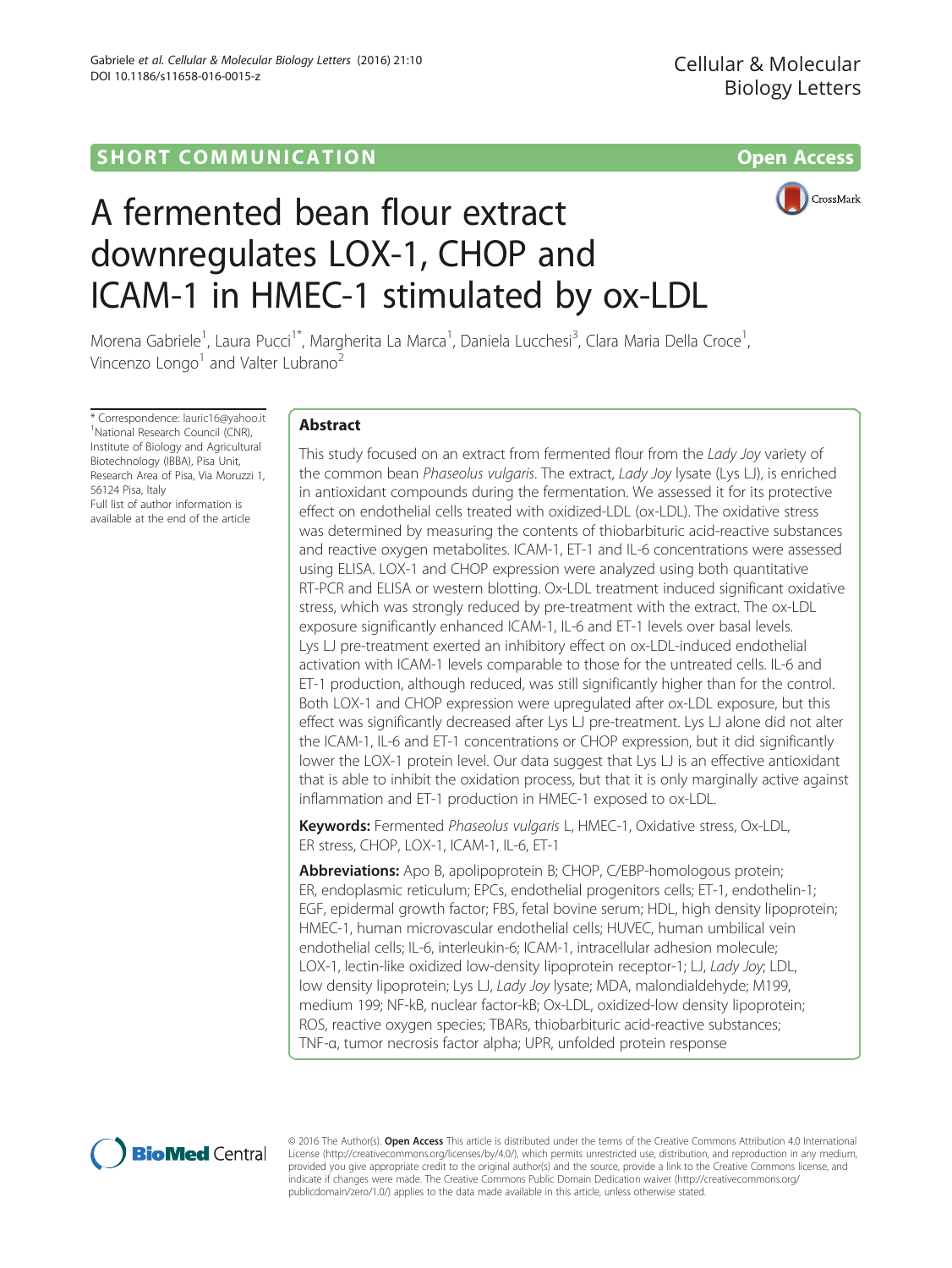#### Introduction

Atherosclerosis is one of the major causes of cardiovascular disease. Szmitko et al. [[1](#page-9-0)] describe it as a progressive and dynamic disease arising from inflammatory injury and endothelial dysfunction. Together with inflammatory mediators, endothelial dysfunction may contribute to different stages of atherosclerosis, including lesion formation and progression, plaque rupture, hemorrhage and thrombosis, and it is an early hallmark of the condition [[2](#page-9-0)–[4](#page-9-0)].

Vascular homeostasis is characterized by a tightly regulated action on vascular tone, cellular adhesion, vascular smooth muscle migration and resistance to thrombosis. It arises from a balance between vasodilators and vasoconstrictors, pro- and antioxidants, and pro- and anti-inflammatory molecules [[2, 5\]](#page-9-0).

Endothelial dysfunction occurs due to decreased nitric oxide bioavailability and an increased level of endothelin-1 (ET-1), angiotensin II and oxidants, which contribute to a disequilibrium in endothelium-derived relaxing and contracting factors [\[4](#page-9-0)]. Endothelial activation arises from an altered expression of cell surface adhesion molecules, such as intracellular adhesion molecule (ICAM-1); vascular cell adhesion molecule (VCAM) and E-selectin; pro-inflammatory cytokines such as tumor necrosis factor alpha (TNF- $\alpha$ ) and interleukin-6; and vasoactive mediators (prostaglandins, ET-1 and nitric oxide) [\[6](#page-9-0)]. ET-1 is one of the most potent vasoconstrictor peptides. It is synthesized and released mainly by the endothelial cells, and is also involved in the proliferation and hypertrophy of smooth muscle cells [\[7](#page-9-0)].

In the pathogenesis of atherosclerosis, oxidized low-density lipoproteins (ox-LDL) cause injury, activation and dysfunction of the endothelium via lectin-like oxidized low-density lipoprotein receptor-1 (LOX-1), which is overexpressed in both early and advanced atherosclerotic lesions [\[1](#page-9-0)]. Under conditions of hypertension, hypercholesterolemia and diabetes, all of which are pathological states characterized by chronic oxidative stress and high ox-LDL levels, LOX-1 is highly expressed in the blood vessels [\[1](#page-9-0), [8](#page-9-0)]. Identified as the major receptor for ox-LDL uptake in the endothelial cells, LOX-1 has also been found in macrophages, platelets, cardiac myocytes and vascular smooth muscle cells [[1](#page-9-0), [9](#page-9-0), [10](#page-9-0)]. Through LOX-1 upregulation, ox-LDL induces increased levels of intracellular reactive oxygen species (ROS), which contribute to transcription-dependent adhesion molecule synthesis and expression via the activation of nuclear factor-kB (NF-kB) [[1, 11\]](#page-9-0).

NF-kB is an oxidant-sensitive transcription factor that plays a key role in the expression of pro-inflammatory genes, including interleukin-6 (IL-6) [\[12\]](#page-10-0), a multifunctional cytokine that is widely implicated in cardiovascular disease. IL-6 secretion is upregulated in response to inflammation, angiotensin II and oxidative stress [[4,](#page-9-0) [12](#page-10-0)].

Over the last decade, endoplasmic reticulum (ER) stress, often referred to as the unfolded protein response (UPR), has been recognized as a relevant factor in the promotion of atherosclerosis. Ox-LDL has emerged as an inducer of ER stress signaling in cultured endothelial cells through a mechanism involving altered ER calcium metabolism [[13\]](#page-10-0). Ox-LDL also induces endothelial cell apoptosis via the LOX-1-dependent ER stress pathway and through the activation of ER stress sensors (IRE1 and PERK) and related pathways, which contribute to upregulation of the expression of DNA damage-inducible transcript 3 (CHOP), an ER stress-responsive transcription factor with pro-apoptotic activity [[14](#page-10-0)].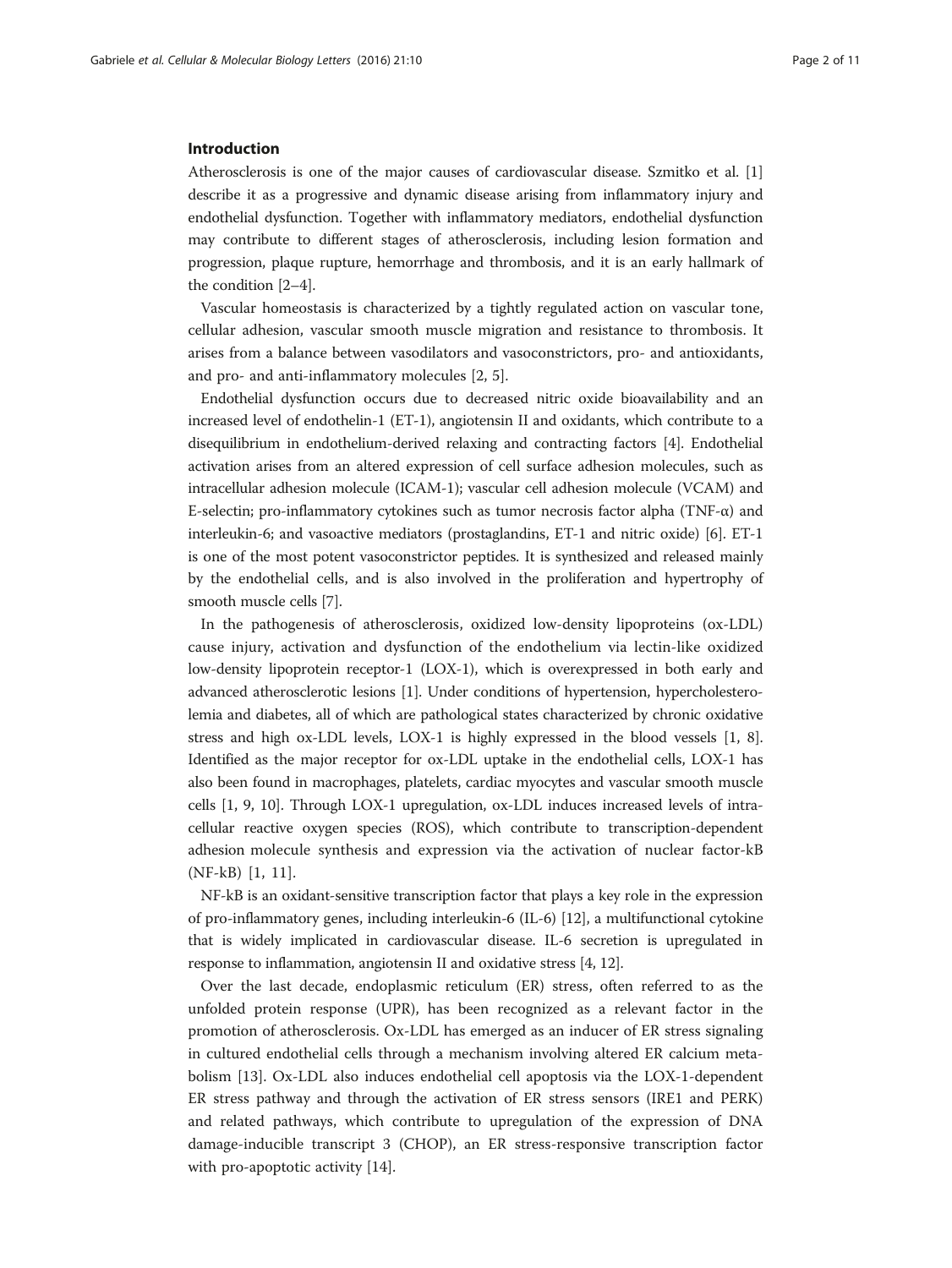Recent intervention trials assayed the effect of components of the Mediterranean diet on endothelial function [\[15](#page-10-0)]. Epidemiological evidence suggests the existence of a relationship between improved endothelial function and the consumption of foods containing polyphenols in both healthy people and patients with cardiovascular disease [[16, 17\]](#page-10-0). Noll et al. [[18](#page-10-0)] also showed that daily intake of a red wine phenolic extract mainly composed of catechin and epicatechin had beneficial effects on plasma homocysteine levels and endothelial dysfunction biomarker expression in hyperhomocysteinemic mice. Furthermore, foodstuffs rich in procyanidin compounds, such as apple polyphenols and grape seed extracts, are reported to have an inhibitory effect on LOX-1 expression and ox-LDL binding to LOX-1 [[19\]](#page-10-0).

Common beans (Phaseolus vulgaris L.) are suggested to be nutraceutical due to their high content of bioactive compounds that improve endothelial function and exert anti-apoptotic, anti-aging, anti-tumor and anti-proliferative properties [\[20\]](#page-10-0). Cholesterol-lowering action and an inverse association between legume consumption and ischemic heart disease, coronary disease, type 2 diabetes and obesity have also been described [\[21, 22\]](#page-10-0).

The recent increase in interest in fermented legumes as nutraceuticals with protective effects against cardiovascular diseases has led to an increase in their production and consumption [[23](#page-10-0)]. Indeed, fermentation is now widely used to preserve and improve the texture, flavor and digestibility of several foods [\[24](#page-10-0)], including legumes, where it enhances the bioactive compound content and the antioxidant activity, decreasing non-nutritional factors [[23\]](#page-10-0).

As previously described by La Marca et al. [\[25](#page-10-0)], the fermentation of a flour derived from a genetically selected variety of P. vulgaris named Lady Joy yielded larger amounts of antioxidants, specifically polyphenols and flavonoids, compared to the unfermented flour. In this study, we investigated the effect of this fermented product (Lady Joy lysate) on the functional properties of human microvascular endothelial cells (HMEC-1) exposed to ox-LDL.

## Material and methods

## Plant material

The *Lady Joy* bean is a variety of *Phaseolus vulgaris* L. It is genetically devoid of the toxic constituent phytohemagglutinin and contains phaseolamin (an alpha-amylase inhibitor). Flour was produced by grinding the seeds, and the *Lady Joy* lysate (Lys LJ) was produced by fermenting and drying the flour. Lys LJ was extracted with distilled water, sonicated and centrifuged at 3500 rpm in a Jouan CR3i centrifuge for 10 min at 4 °C. The supernatant was collected, filtered (0.2 μm, VWR International PBI) and kept at 4 °C in the dark until use. The extraction was carried out in triplicate. The Lady Joy (LJ) flour and lysate compositions were detailed by La Marca et al. [\[25](#page-10-0)].

#### LDL isolation and TBAR production

LDL isolation and oxidation were performed as previously described [[26](#page-10-0)]. The degree of oxidation was determined using a colorimetric method (Cayman Chemical) by measuring thiobarbituric acid-reactive substances (TBARs) expressed as nmol of malondialdehyde (MDA) per mg of LDL protein according to the method described by Esterbauer and Cheeseman [[27](#page-10-0)].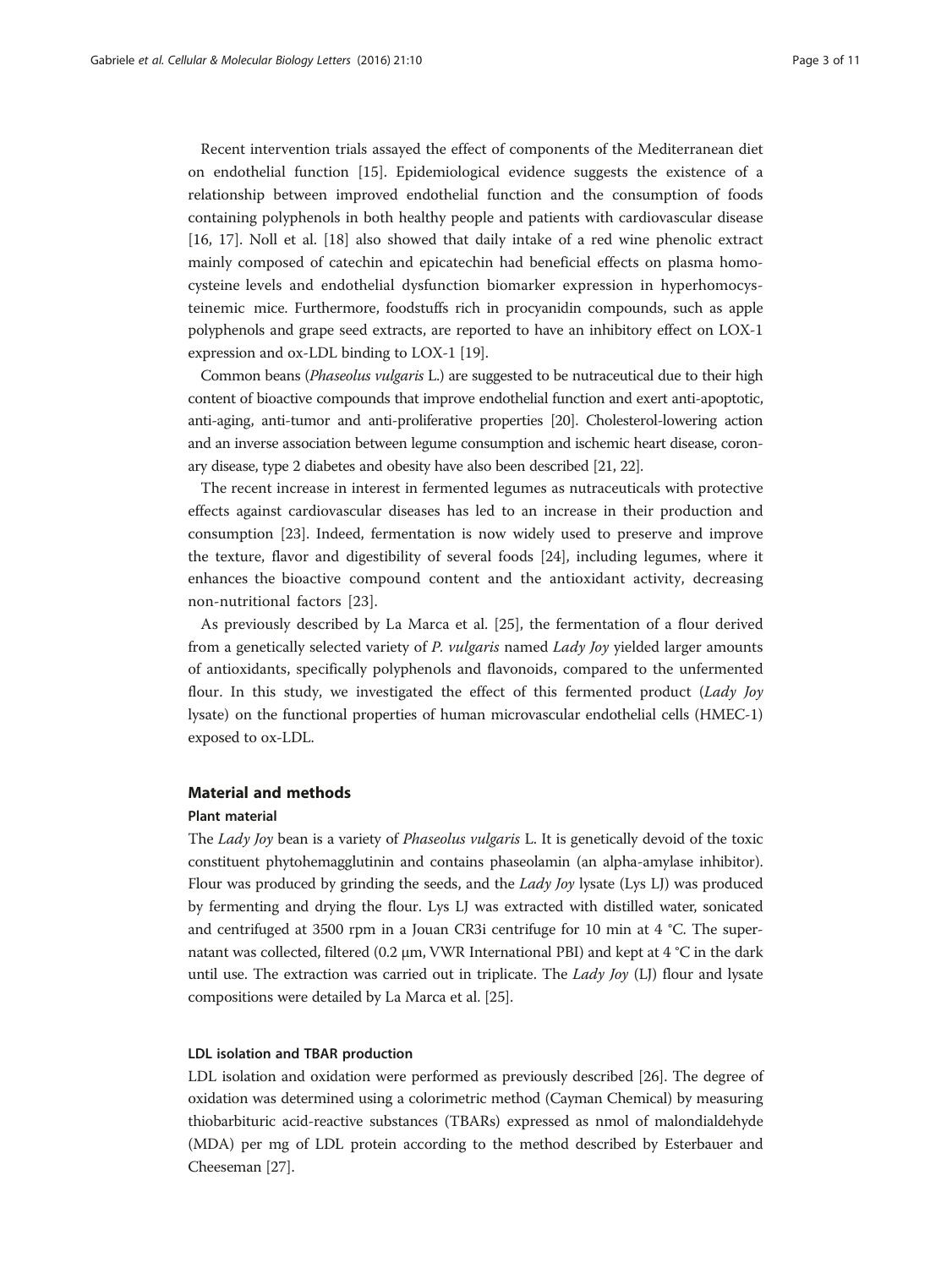## Cell culture

The HMEC-1 line was obtained from the Centre for Disease Control. HMEC-1 cells retain morphological, phenotypic and functional characteristics of normal human microvascular endothelial cells. All of the media and medium supplements for cell culture were purchased from Sigma-Aldrich.

Cells were grown in 199 medium (M199) supplemented with 10 % fetal bovine serum (FBS), 1 % L-glutamine, 100 units/ml penicillin, 100 μg/ml streptomycin, 10 ng/ml epidermal growth factor (EGF) and 1  $\mu$ g/ml hydrocortisone at 37 °C in a humidified  $5\%$  CO<sub>2</sub> incubator.

In order to evaluate the effect of Lys LJ extract on cell viability, HMEC-1 cells were incubated for 24 h with increasing doses of Lys LJ extract, corresponding to 0, 0.07, 0.7 and 1.4 mg/ml. The highest concentration devoid of toxic effects (i.e., with a cell viability of over 95 %) was used in further investigations.

Before each treatment, HMEC-1 were pre-incubated for 48 h with M199 without phenol red, containing antibiotics and 1 % FBS. Then, after 1 h pre-treatment in the presence or absence of 0.7 mg/ml of Lys LJ extract, HMEC-1 were stimulated for 24 h with or without 200 μg of apolipoprotein B (apo B) per ml of ox-LDL.

#### Cell viability

The trypan blue exclusion test and the MTT assay were performed to evaluate cell viability. The trypan blue exclusion test was used to count the number of viable cells presented in a cell suspension. Cells were trypsinized, harvested and then 10 μl cell suspension was mixed with 10 μl 0.4 % trypan blue. Unstained (viable) and stained (nonviable) cells were counted separately in the hemacytometer.

The MTT assay measures mitochondrial activity in living cells. Briefly, cells were incubated with 100 μl MTT (Sigma; 1 mg/ml) for 2 h at 37 °C in 5 %  $CO_2$ . Upon incubation, the medium was removed and the cells solubilized in 100 μl of 10 % DMSO/90 % isopropanol. The amount of the dye released from the cells was quantified by measuring the optical density at 540 nm using an Eti-System multiplate reader (Sorin Biomedica). The optical density directly correlates with the amount of metabolically active cells.

#### Reactive oxygen metabolite production

Reactive oxygen metabolites (ROMs) were detected using a d-ROMs Kit (Diacron International) following the manufacturer's protocol. The results were expressed as a percentage relative to the control.

#### Quantitative RT-PCR

Total RNA was isolated from HMEC-1 using PureZOL RNA isolation reagent (Bio-Rad) and reverse-transcribed to cDNA using an iScript cDNA Synthesis Kit (Bio-Rad) following the manufacturer's protocol. Quantitative PCR was performed using the SsoFast EvaGreen Supermix (Bio-Rad) in the StepOnePlus Real-Time PCR System (Applied Biosystems). Gene primers were designed using Beacon Designer Software (Premier Biosoft International) and were: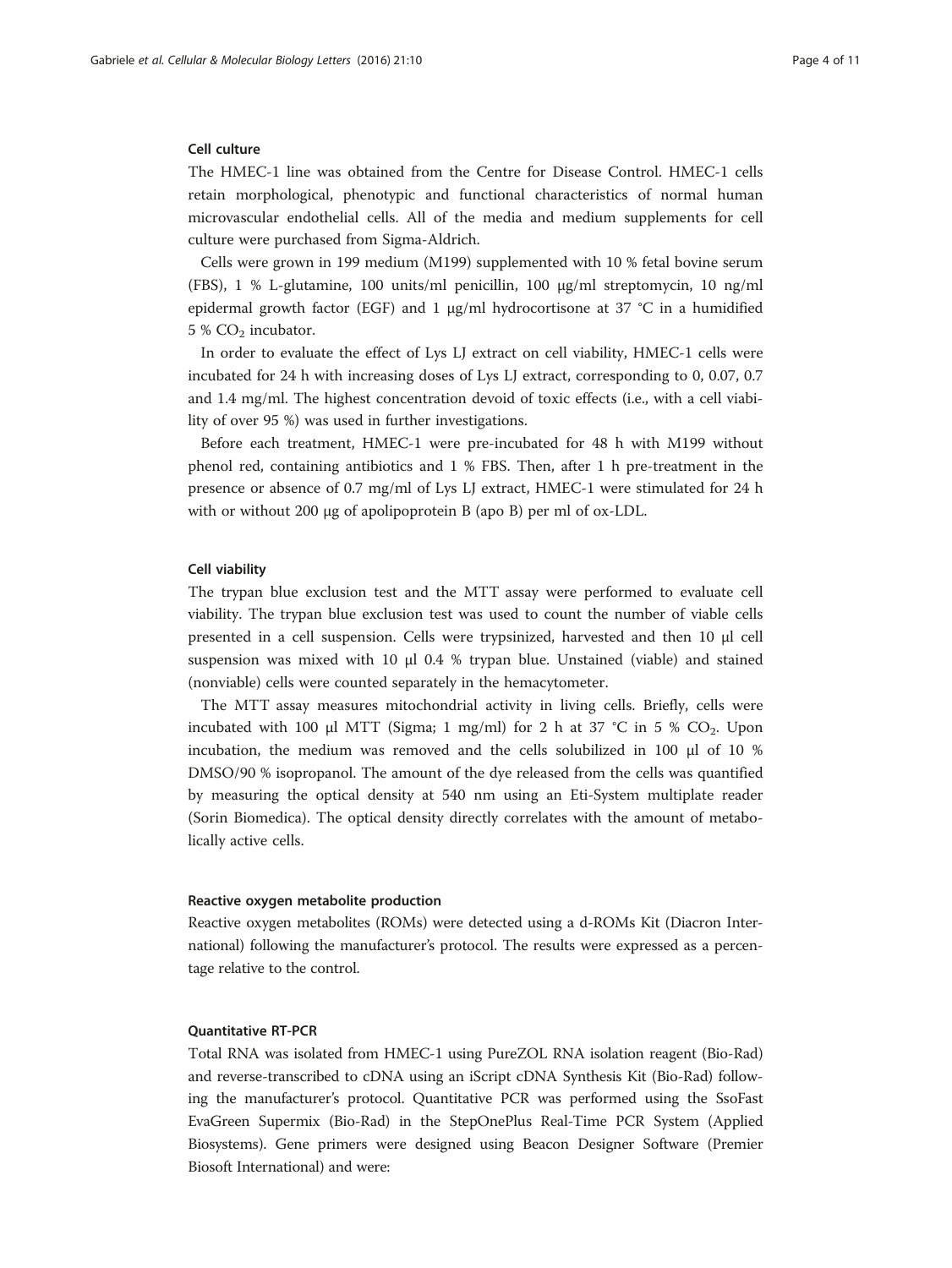LOX-1 forward 5'-CCTTTGCCTGGGATTAGTAGT-3', reverse 5'-GCTCTTGTGTT AGGAGGTCA-3'

CHOP forward 5'-GAGAGTGTTCAAGAAGGAAGTGTA-3', reverse 5'-CCCGAAG GAGAAAGGCAAT-3'

β-actin forward 5'-GAGATGCGT-TGTTACAGGAAG-3', reverse 5'-TGGACTTGG GAGAGGACT-3'

β-actin was used as the housekeeping gene. Samples were assayed in triplicate and the gene expression was calculated using the  $2^{-\Delta\Delta CT}$  relative quantification method.

## Immunoblot analysis

Western blot analysis was performed according to La Marca et al. [\[25](#page-10-0)]. The antibodies used were anti-CHOP (1:500) and goat anti-rabbit (1:5000; Santa Cruz Biotechnology, Inc.). Immunoreactive proteins were visualized with a chemiluminescence reaction kit (EuroClone), and bands deriving from three independent experiments were electronically scanned and quantified with ImageJ software.

## ELISA

The ICAM-1, ET-1 and IL-6 concentrations in the medium were measured using an ELISA kit from Cayman Chemical. The LOX-1 protein level was evaluated via ELISA with a kit from Aviscera Bioscience.

## Statistical analyses

Statistical analyses were performed using GraphPad Prism version 4.00 for Windows (GraphPad Software). Assays were carried out in triplicate and the results were expressed as the mean values  $\pm$  SD. Differences between samples were analyzed via one-way analysis of variance (ANOVA) with Dunnett's multiple comparison test. A  $p$  value lower than 0.05 is considered significantly different.

## Results

As described by La Marca et al. [\[25\]](#page-10-0), Lys LJ contained a significantly higher level of polyphenols  $(3.8 \pm 0.24 \text{ vs. } 2.348 \pm 0.05 \text{ mg } \text{GAE/g DW}, p < 0.001)$  and flavonoids  $(2.1 \pm$ 0.1 vs.  $1.6 \pm 0.1$  mg CE/g DW,  $p < 0.01$ ) compared to the equivalent unfermented flour. It also showed a better antioxidant activity, as evaluated using the ORAC assay  $(1233 \pm 23)$ vs. 730 ± 30 μmol TE/100 g DW,  $p < 0.001$ ). However, the flavonol concentration was reduced after fermentation  $(0.4 \pm 0.1$  and  $1.6 \pm 0.05$  mg QE/g dw respectively,  $p < 0.0001$ ) and anthocyanins were not detected. Therefore, we tested the effect of the fermented bean flour on human microvascular endothelial cells (HMEC-1) under oxidative conditions.

To identify the optimal treatment conditions and detect possible cytotoxic effects, we used a toxicity curve with 0–1.4 mg/ml as the range of concentrations of Lys LJ extract. The highest concentration that did not cause toxic effects (i.e., cell viability of over 95 % as determined using the Trypan Blue dye exclusion test and MTT assay) following 24 h exposure was used in further investigations (data not shown). As previously described by Lubrano et al. [[28\]](#page-10-0), we used 200 μg of apo B/ml of ox-LDL to induce oxidative stress. We investigated the effect of 24 h exposure to 200  $\mu$ g/ml ox-LDL, following 1 h pre-treatment with 0.7 mg/ml Lys LJ extract on HMEC-1 cells.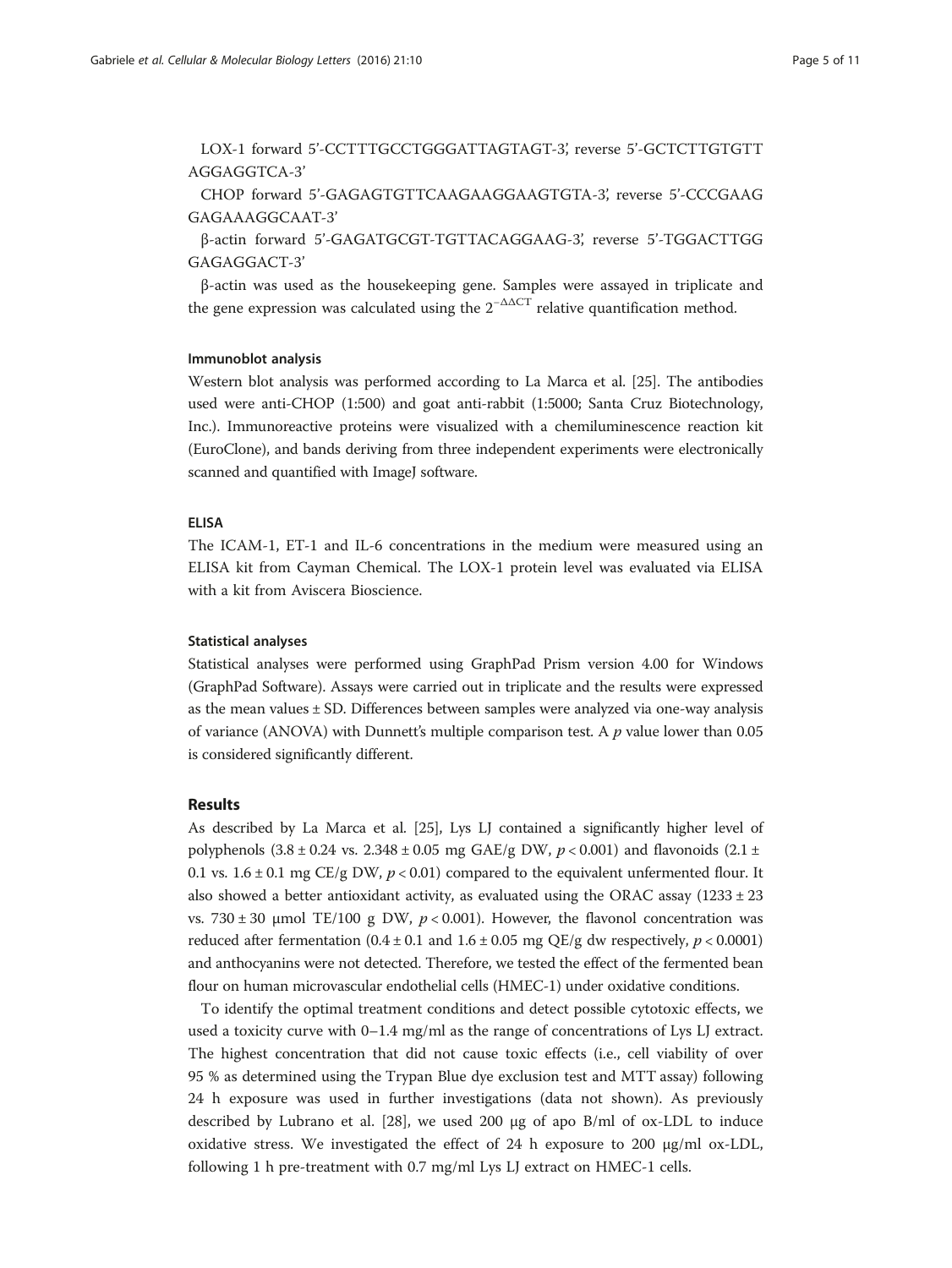The degree of oxidation following ox-LDL treatment was quantified as the formation of TBARs, which are lipid peroxidation markers. Their level was significantly higher in ox-LDL-exposed cells (10.9 nmole MDA/mg protein) than in untreated cells (1.76 nmole/ MDA/mg protein, \*\*\* $p < 0.001$  vs. the control; Fig. 1a). Moreover, Lys LJ pre-treatment significantly reduced TBAR formation arising from  $ox-LDL$  exposure (&&&p < 0.001) with values overlapping the control values (Fig. 1a). Otherwise, Lys LJ alone significantly decreased TBAR concentration compared to the values under basal conditions (\*\*\*p < 0.001; Fig. 1a).

Additionally, as shown in Fig. 1b, we detected a medium level of reactive oxygen metabolites (ROMs), which are free radical-derived compounds. Their levels were significantly increased by  $\alpha$ -LDL exposure (\*\*\* $p < 0.001$  vs. the control). Although the level was reduced by Lys LJ pre-treatment  $(&&p<0.01$  vs. ox-LDL) it was still significantly higher than the control (\*\*p < 0.01).

To identify the nutraceutical properties of Lys LJ, we tested its possible inhibitory effect on LOX-1 and CHOP expression and on the level of ICAM-1, IL-6 and ET-1 in the medium of endothelial cells following ox-LDL exposure. Quantitative PCR showed the expected significant upregulation of both LOX-1 (\*\*\* $p < 0.001$  vs. the control) and CHOP ( $^{**}p < 0.001$  vs. the control) gene expression following ox-LDL treatment. This was strongly inhibited by Lys LJ pre-treatment  $\left(\&\&\wp\right) < 0.001$  and  $\&\&p < 0.01$  vs. ox-LDL, respectively). Conversely, Lys LJ treatment alone had no effect (Figs. [2a](#page-6-0) and [3a](#page-6-0)). These results were also confirmed at the protein level as shown in Figs. [2b](#page-6-0) and [3b](#page-6-0). However, unlike with the gene expression, LOX-1 and CHOP proteins were reduced after Lys LJ pretreatment  $(&&&p < 0.001$  vs. ox-LDL) but were still higher than in the control cells (\*\*\* $p < 0.001$ ).

As shown in Fig. [4a](#page-7-0)–c, exposure of HMEC-1 to 200 μg/ml ox-LDL resulted in a significant upregulation of ICAM-1 (\*\*p < 0.01), IL-6 (\*\*p < 0.01) and ET-1 (\*\*\*p < 0.001) concentrations in the medium compared to the untreated cells. Lys LJ pre-treatment exerted an inhibitory effect on ox-LDL endothelial activation with ICAM-1 levels overlapping the control values (Fig. [4a](#page-7-0)). Although Lys LJ pre-treatment of HMEC-1 cells exposed to ox-LDL reduced the levels of both IL-6 and ET-1, these levels

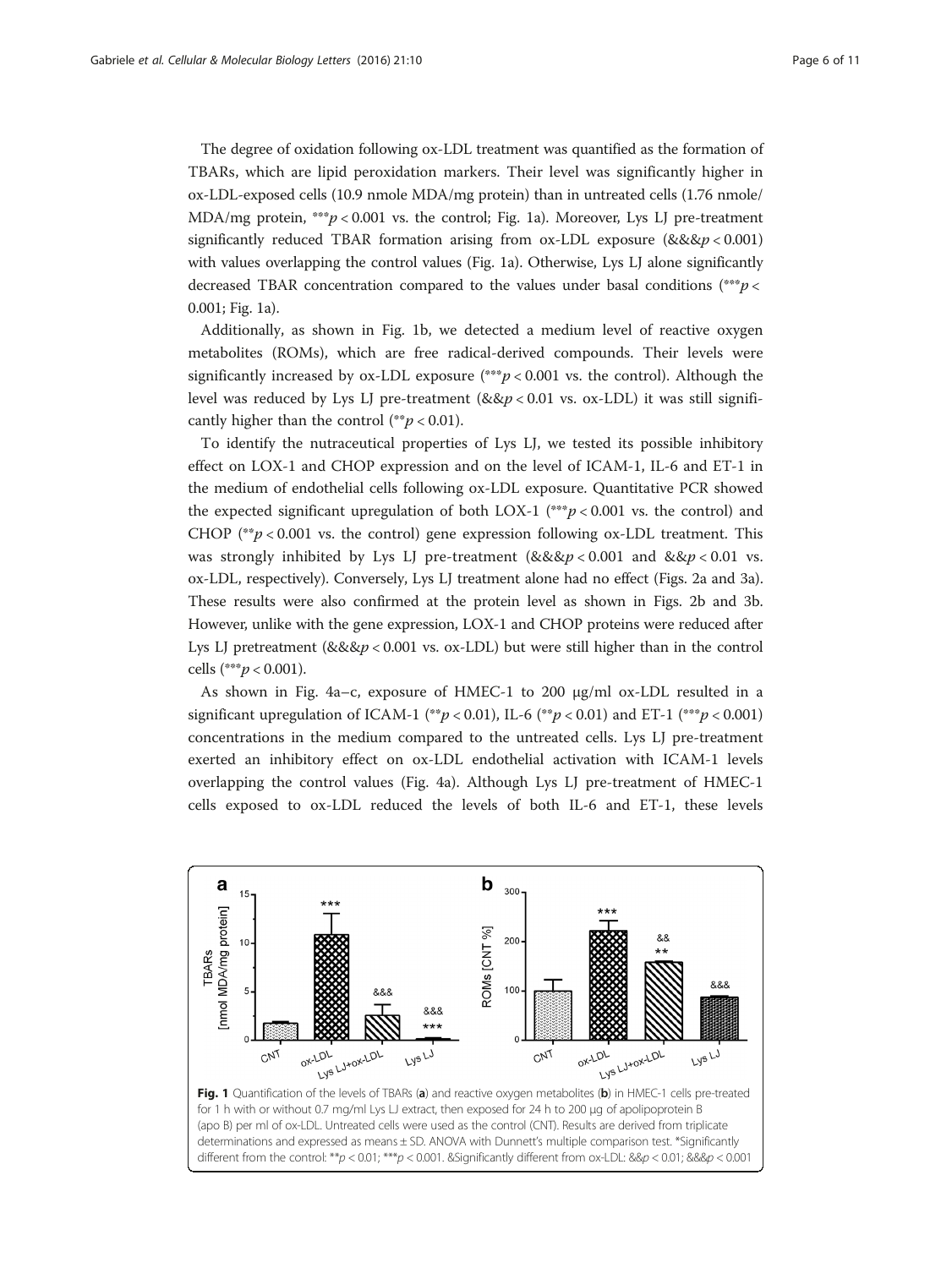<span id="page-6-0"></span>

remained significantly higher than in control cells (Fig. [4b and c\)](#page-7-0). The exposure of cells to Lys LJ treatment alone produced no significant change in IL-6 or ET-1 levels.

## **Discussion**

Solid-state fermentation has recently been extensively used to improve the nutritional properties and enhance the bioactive compound content of certain foodstuffs, such as black beans [\[29](#page-10-0)]. As previously described by La Marca et al. [\[25\]](#page-10-0), the fermentation process applied to  $Lady$  *Joy* bean flour increases the amount of antioxidants, in particular polyphenols and flavonoids, and significantly increases the antioxidant capacity of the bean lysate preparation compared to the unfermented flour. The same fermentation process applied to an organic grain flour named Lisosan G showed similar results with beneficial effects on HMEC-1 following ox-LDL exposure [\[30\]](#page-10-0).

We previously showed improved human endothelial progenitor cell functions after Lys LJ pre-treatment in terms of cell viability, adhesion capacity and senescence rate both

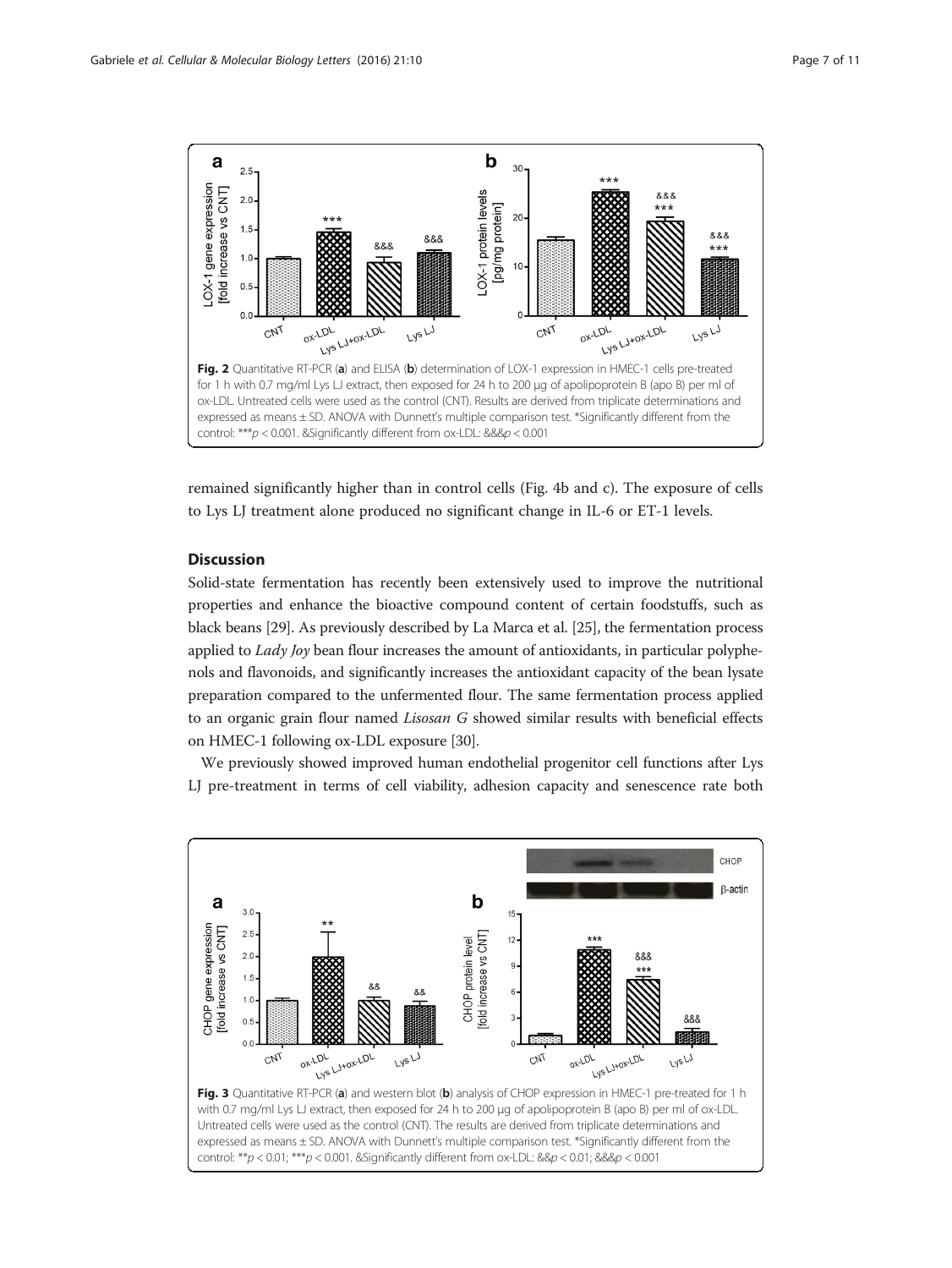<span id="page-7-0"></span>

determinations and expressed as means ± SD. ANOVA with Dunnett's multiple comparison test. \*Significantly different from the control:  $*p < 0.05$ ;  $**p < 0.01$ ;  $***p < 0.001$ . & Significantly different from ox-LDL: &  $p < 0.05$ ;  $&8p < 0.01;$   $&8p < 0.001$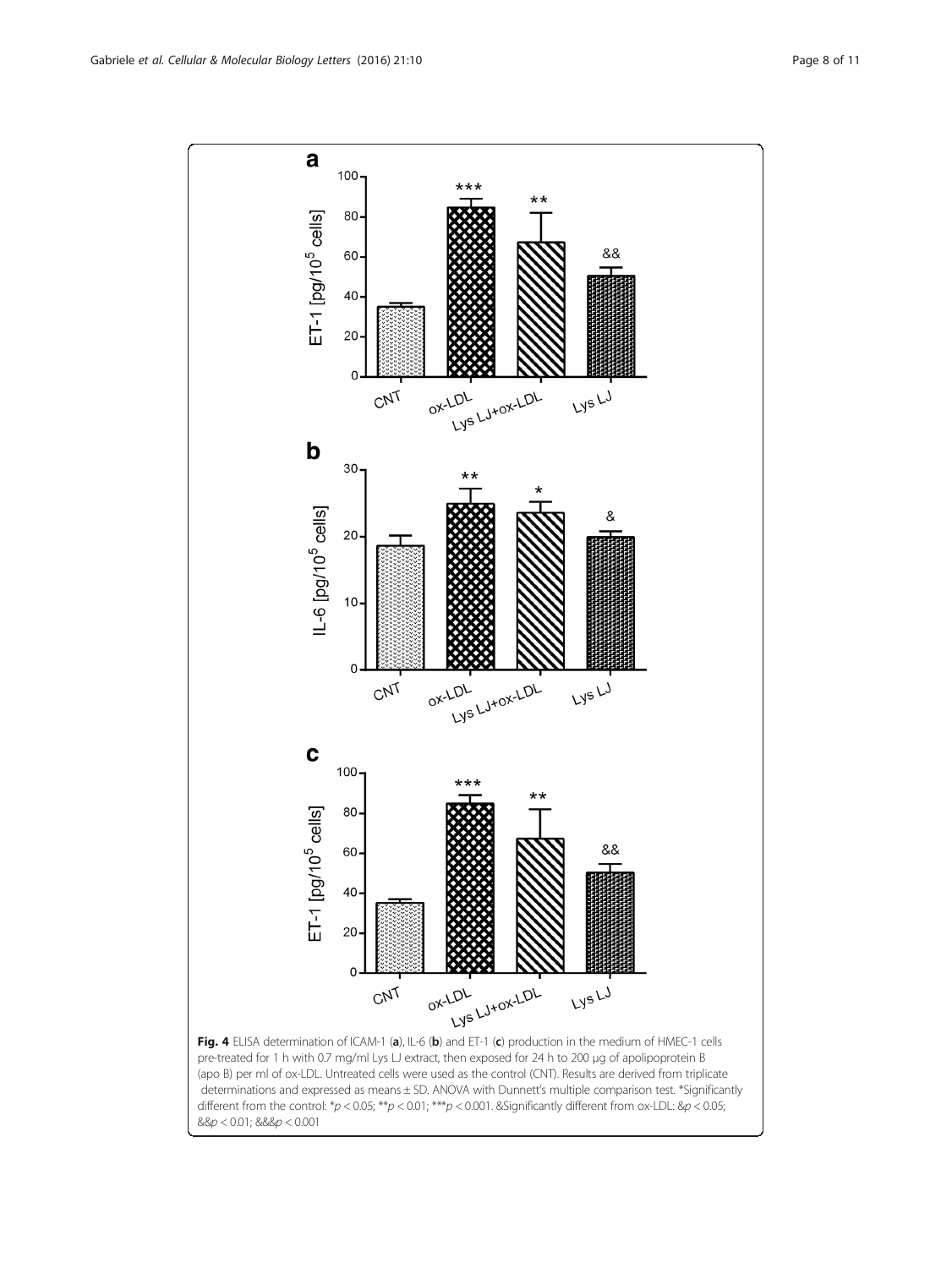under basal conditions and following  $H_2O_2$  exposure [[31](#page-10-0)]. Furthermore, we investigated the effect of Lys LJ on human erythrocytes exposed to a radical generator, showing a good cellular antioxidant activity and a higher hemolysis inhibition following Lys LJ pre-treatment. We also described good anti-mutagenic and antioxidant activity following oxidative injury in the Saccharomyces cerevisiae D7 strain pre-treated with Lys LJ extract [\[32](#page-10-0)].

To better define the nutraceutical properties of Lys LJ, we investigated the effect of pre-treatment with the extract in human microvascular endothelial cells. Overall, our findings show that Lys LJ pre-treatment could improve endothelial function otherwise impaired by ox-LDL exposure. In particular, Lys LJ pre-treatment could counteract the oxidation process arising from ox-LDL treatment and reduce the endothelial endogenous stress.

Thus, Lys LJ pre-treatment reduced the expression of LOX-1 at both the mRNA and protein levels. They were otherwise upregulated by exposure to lipoperoxides or free radical agents, which influences endothelial disfunction by promoting the generation of superoxide anions, the inhibition of nitric oxide production and the enhanced adhesion of monocytes to the endothelium [[33, 34\]](#page-10-0). LOX-1 also contributes to inflammation and smooth muscle cell proliferation, leading to atheroma formation at multiple levels [[35](#page-10-0), [36](#page-10-0)]. The beneficial effects of Lys LJ were observed in these microvascular endothelial cells as the reduction of CHOP expression at both the mRNA and protein levels, in keeping with the earlier observations of La Marca et al. [[25](#page-10-0)] with primary rat hepatocyte cultures exposed to  $H_2O_2$ .

The inhibitory effects of Lys LJ pre-treatment on the induction of ICAM-1 by ox-LDL treatment is noteworthy, where this pre-treatment completely inhibits the induction of ICAM-1 into the medium of HMEC-1 cells following ox-LDL treatment. These results are in keeping with a recent study in which flavonoids exhibited a good anti-inflammatory effect and reduced ICAM-1 expression in human aortic endothelial cells [[37](#page-10-0)]. A similar effect was detected for HMEC-1 exposed to ox-LDL following pre-treatment with Lisosan G [\[38](#page-10-0)], which contains a significant amount of polyphenols [[31](#page-10-0)]. Lys LJ pre-treatment was less effective with IL-6 and ET-1, where the increase in medium levels following ox-LDL treatmen was only partially reduced.

A recent study showed a synergic action of olive oil and wine polyphenols in the modulation of ox-LDL effects on oxidative stress [[39\]](#page-10-0). Moreover, it has been demonstrated that the polyphenol fraction of extra virgin olive oil protected endothelial cells from free fatty acid-induced dysfunction by reversing ET-1 impairment [\[40](#page-10-0)]. Another recent paper showed that, among polyphenols, only resveratrol and quercetin were effective in decreasing  $H_2O_2$ -induced ET-1 overexpression in a dose-dependent manner in human umbilical vein endothelial cells (HUVEC). Although those authors did not provide a clear explanation for this, they suggested that these effects could depend upon the chemical structure and/or the antioxidant activity. Others reported that these two polyphenols showed the highest antioxidant capacities as measured by the ferric reducing antioxidant power assay [[41](#page-10-0)].

We can therefore assume that this fermented bean flour may reduce oxidative stress by decreasing both lipoperoxides and free radicals. Our data also show an important role of Lys LJ in reducing endothelial adhesiveness, one of the main events in endothelial activation and plaque formation [\[42\]](#page-10-0). Indeed, adhesion of monocytes to the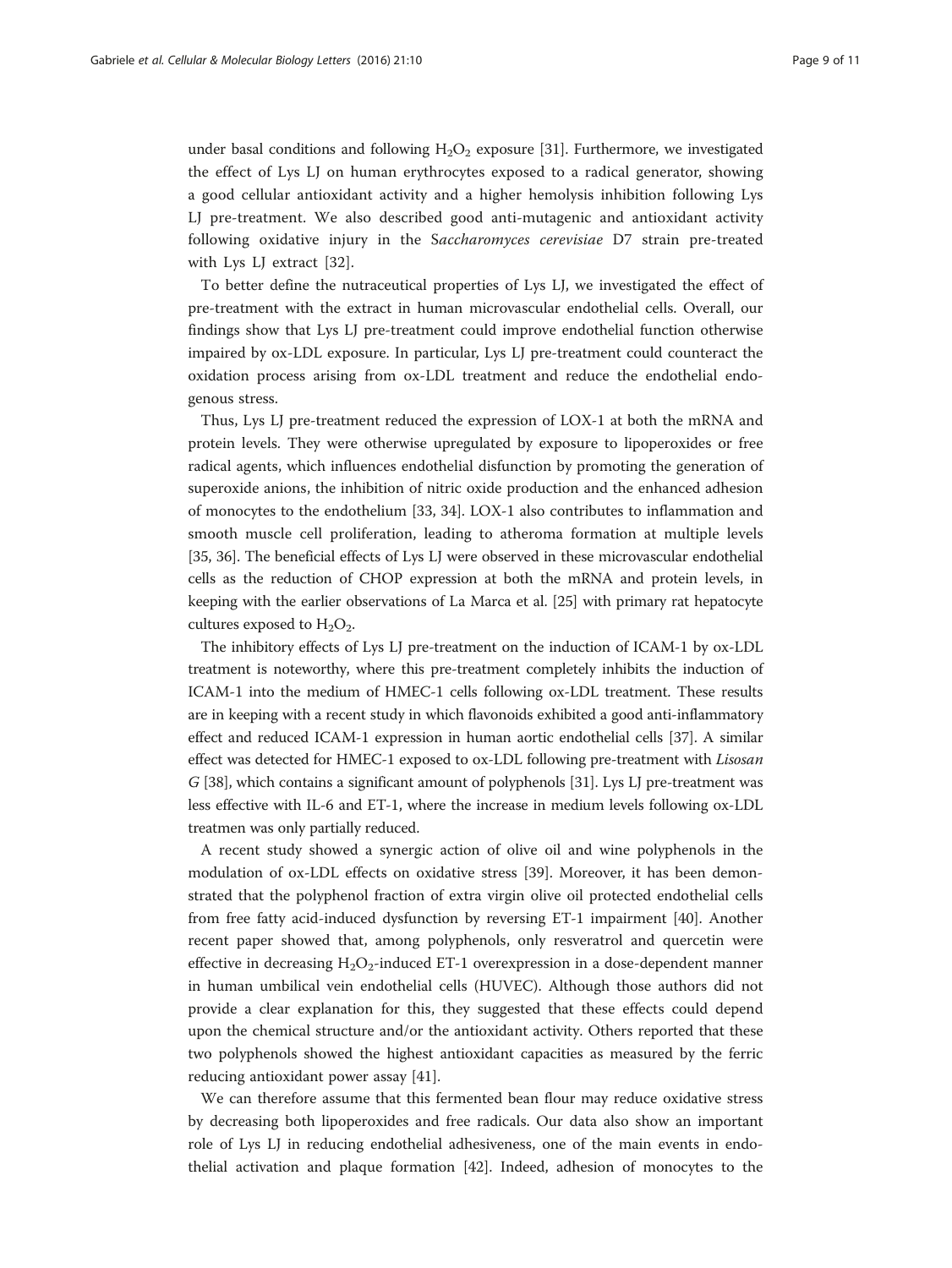<span id="page-9-0"></span>endothelium is one of the earliest cellular events in atherogenesis. Several mechanisms compete to recruit and promote cell–cell interaction between monocytes and endothelial cells [\[43](#page-10-0)].

#### Conclusions

This study demonstrated the beneficial effects of a fermented bean flour lysate on human microvascular endothelial cells exposed to oxidative injury. Our results suggest that Lys LJ (Lady Joy lysate) is a strong antioxidant able to reduce the degree of oxidation, ER stress and endothelial adhesiveness induced by ox-LDL treatment. However, it is poorly active against inflammation and ET-1 induction resulting from pro-oxidant injury in human microvascular endothelial cells. The fermentation process applied to the bean flour is a useful procedure to enrich and ameliorate the nutritional properties of this legume, which might prove to be a useful nutraceutical for preventing cardiovascular diseases.

#### Acknowledgements

The authors would like to thank R. Bollini and F. Sparvoli (CNR, IBBA, Milano, Italy) for providing the Lady Joy bean and the Agrisan Company (Larciano, Italy) for providing the Lady Joy bean lysate. The authors are also grateful to Dr. Lucrecia Mota Garcia for her support with the manuscript.

#### Availability of data and materials

Data and materials listed in the paper are available in our laboratories.

#### Authors' contributions

Conceived and designed the experiments: MG LP VLu. Performed the experiments: MG, MLM, CMDC, VLu. Analyzed the data: MG, LP, VLu. Contributed reagents/materials/analysis tools: DL, VLo. Contributed to the writing of the manuscript: MG, LP, VLu. Read and approved the final draft and submission of the manuscript: MG, LP, MLM, DL, CMDC, VLo, VLu.

#### Competing interests

The authors declare that they have no competing interest.

#### Author details

<sup>1</sup>National Research Council (CNR), Institute of Biology and Agricultural Biotechnology (IBBA), Pisa Unit, Research Area of Pisa, Via Moruzzi 1, 56124 Pisa, Italy. <sup>2</sup> Fondazione CNR/Regione Toscana G. Monasterio, Via Moruzzi 1, 56124 Pisa, Italy.<br><sup>3</sup> Donastment of Clinical and Experimental Modicine, Section of Motabelic Diseases, University of <sup>3</sup>Department of Clinical and Experimental Medicine, Section of Metabolic Diseases, University of Pisa, Via Paradisa 2, 56124 Pisa, Italy.

#### Received: 30 October 2015 Accepted: 9 February 2016 Published online: 12 August 2016

#### References

- 1. Szmitko PE, Wang CH, Weisel RD, Jeffries GA, Anderson TJ, Verma S. Biomarkers of vascular disease linking inflammation to endothelial activation: Part II. Circulation. 2003;108:2041–8.
- 2. Steyers 3rd CM, Miller Jr FJ. Endothelial dysfunction in chronic inflammatory diseases. Int J Mol Sci. 2014;15:11324–49.
- 3. Bonetti PO, Lerman LO, Lerman A. Endothelial dysfunction–a marker of atherosclerotic risk. Arterioscler Thromb Vasc Biol. 2003;23:168–75.
- 4. Szmitko PE, Wang CH, Weisel RD, de Almeida JR, Anderson TJ, Verma S. New markers of inflammation and endothelial cell activation: Part I. Circulation. 2003;108:1917–23.
- 5. Donato AJ, Pierce GL, Lesniewski LA, Seals DR. Role of NFkappaB in age-related vascular endothelial dysfunction in humans. Aging. 2009;1:678–80.
- 6. Chan EL, Murphy JT. Reactive oxygen species mediate endotoxin-induced human dermal endothelial NF–kappaB activation. J Surg Res. 2003;111:120–6.
- 7. Félétou M, Vanhoutte PM. Endothelial dysfunction: a multifaceted disorder (The Wiggers Award Lecture). Am J Physiol Heart Circ Physiol. 2006;291:H985–1002.
- 8. Mango R, Predazzi IM, Romeo F, Novelli G. LOX-1/LOXIN: the yin/yang of atheroscleorosis. Cardiovasc Drugs Ther. 2011;25:489–94.
- 9. Iwai-Kanai E, Hasegawa K, Sawamura T, Iwai-Kanai E, Hasegawa K, Sawamura T. Activation of lectin-like oxidized low-density lipoprotein receptor-1 induces apoptosis in cultured neonatal rat cardiac myocytes. Circulation. 2001;104:2948–54.
- 10. Lubrano V, Balzan S. LOX-1 a new marker of risk and prognosis in coronary artery disease? Mol Cell Biochem. 2013;383:223–30.
- 11. Granger DN, Senchenkova E. Inflammation and the Microcirculation. In: Granger DN, Granger JP, editors. Colloquium Series in Integrated Systems Physiology: from Molecules to Function. Princeton: Morgan & Claypool Life Sciences; 2010.